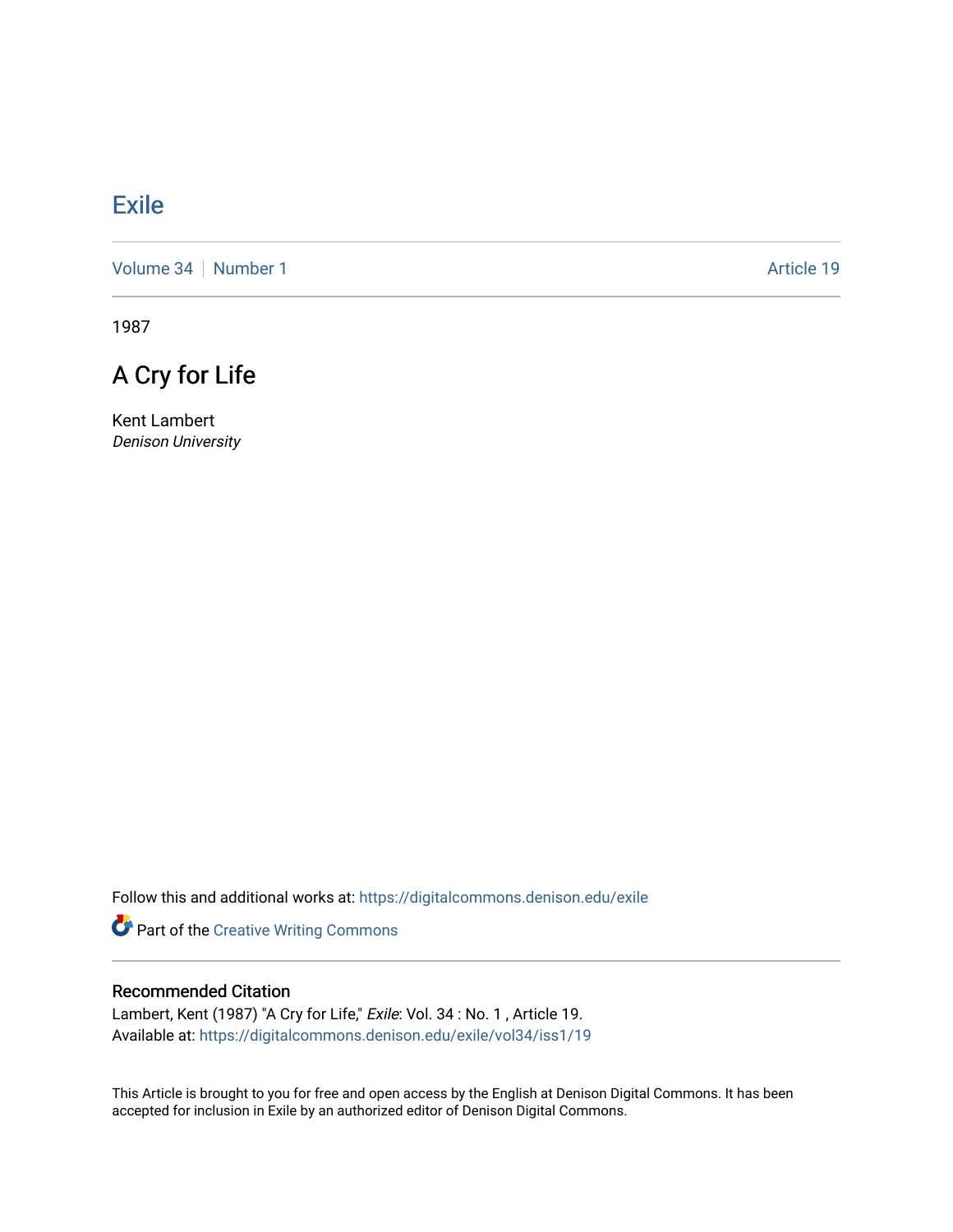### **A Cry For Life**

Indulge yourself In the miracle of ordinary things: The music of the universe Which has pulsed for aeons of time.

You fools,

Who stand in awe Of your own imaginations, Making the creatures of your own fancy your gods, Awake to the sting of consciousness Like the air that is slowly rising Clearing the clouds from the sky.

Your laws stand Glittering refuges of sterile recriminations Towering over the vastness of the virgin snow Men made wolves Enforcing laws bereft of primeval authority Or appeal to the faintest conscience.

Only self condemnation May break the shackles of the idolic splendor Of your barren laws. Your fear of death removes your fear of God And you blunder through creation Like a stray dog through the snow.